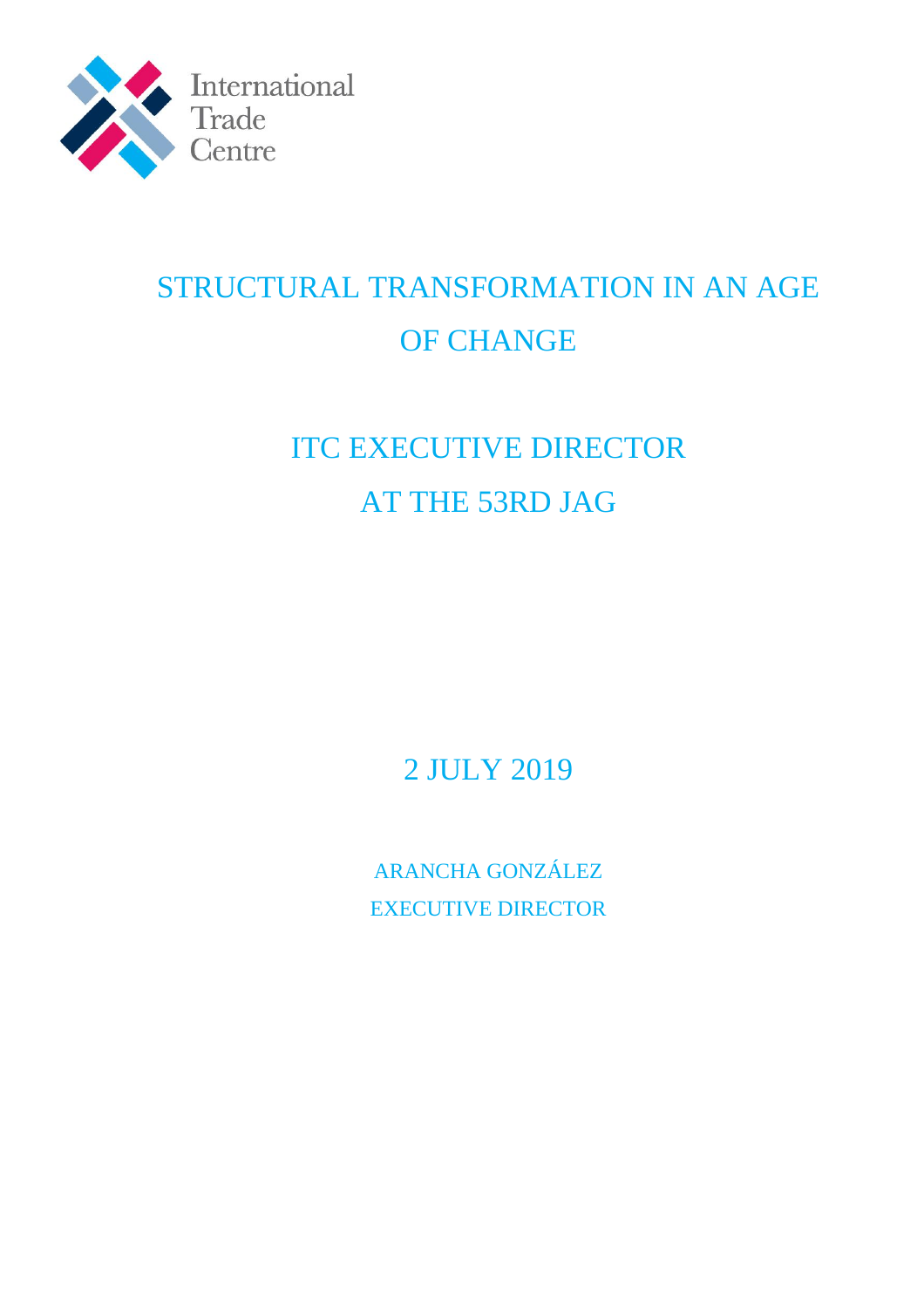Chairperson Ambassador Terhi Katriina Hakala of Finland Director General Secretary General Ministers and Heads of Agency Friends

Welcome to the 53rd Joint Advisory Group.

Thank you to Costa Rica for their leadership of the 52nd session of the JAG and to Ambassador Hakala for accepting to take the Chair for the 53rd session of the JAG.

In its 55 years of existence of delivering trade related assistance, 2018 and indeed 2019 - have been both the most challenging and the most exciting.

Challenging because never has trade been so central to the debate around global geo-politics and growth and never have there been so many misconceptions around the role and the responsibility of trade.

But exciting because the role of micro, small and medium enterprises (MSMEs) in supporting inclusive growth has never been higher on the agenda. For an organisation like ITC, which has the competitiveness of MSMEs embedded in its DNA our mission statement has never been more relevant.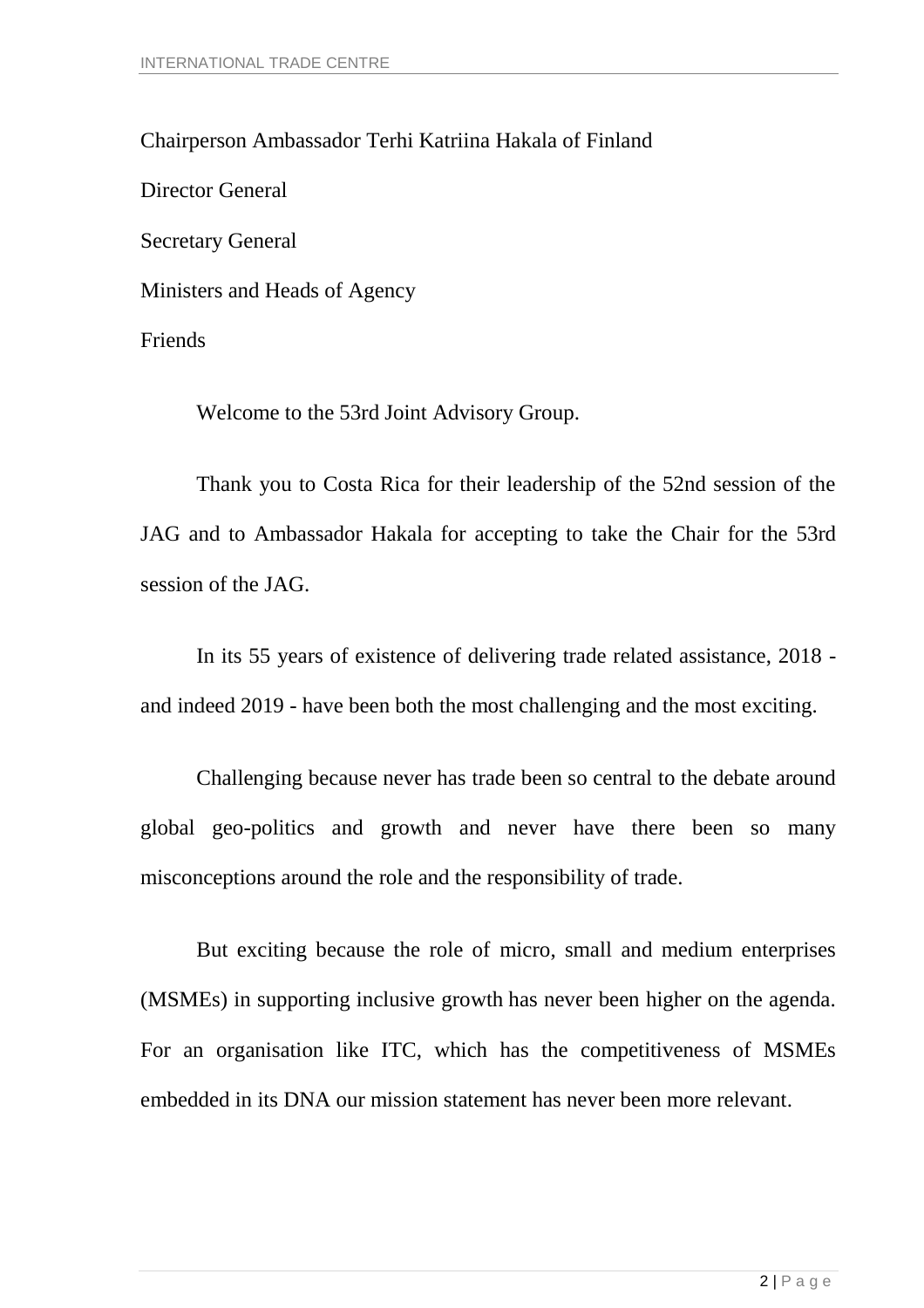The Geneva Trade hub has a responsibility to dispel the myths and present the facts on trade. To show why investing in multilateralism, investing in trade rules and investing in MSMEs is the path to global growth and shared prosperity and the route to achieving the 2030 agenda and leaving no one behind.

Here I wish to thank WTO Director-General Azevedo and UNCTAD Secretary-General Kituyi for their continued support and partnership. We have complementary mandates: making trade possible, making trade happen, and making the global economy work more effectively for people in developing countries.

There are many examples of our collaboration: from the Global Trade Help Desk which will soon become the one-stop-shop for trade and investment data and intelligence, to the new SDG monitoring website that the three Organisations will be unveiling shortly, to our partnership on trade facilitation or our work on women's economic empowerment, following on the Buenos Aries Declaration. The Geneva Trade Hub is strong and is playing its role in flying the flag for trade led growth.

After all, trade has been – and remains – a driving force for development, and poverty reduction. We know this. We also know that while trade lifts the boat for all of us collectively, it can leave some behind. ITC will continue to work in that space where the market does not. We will continue to fill the gap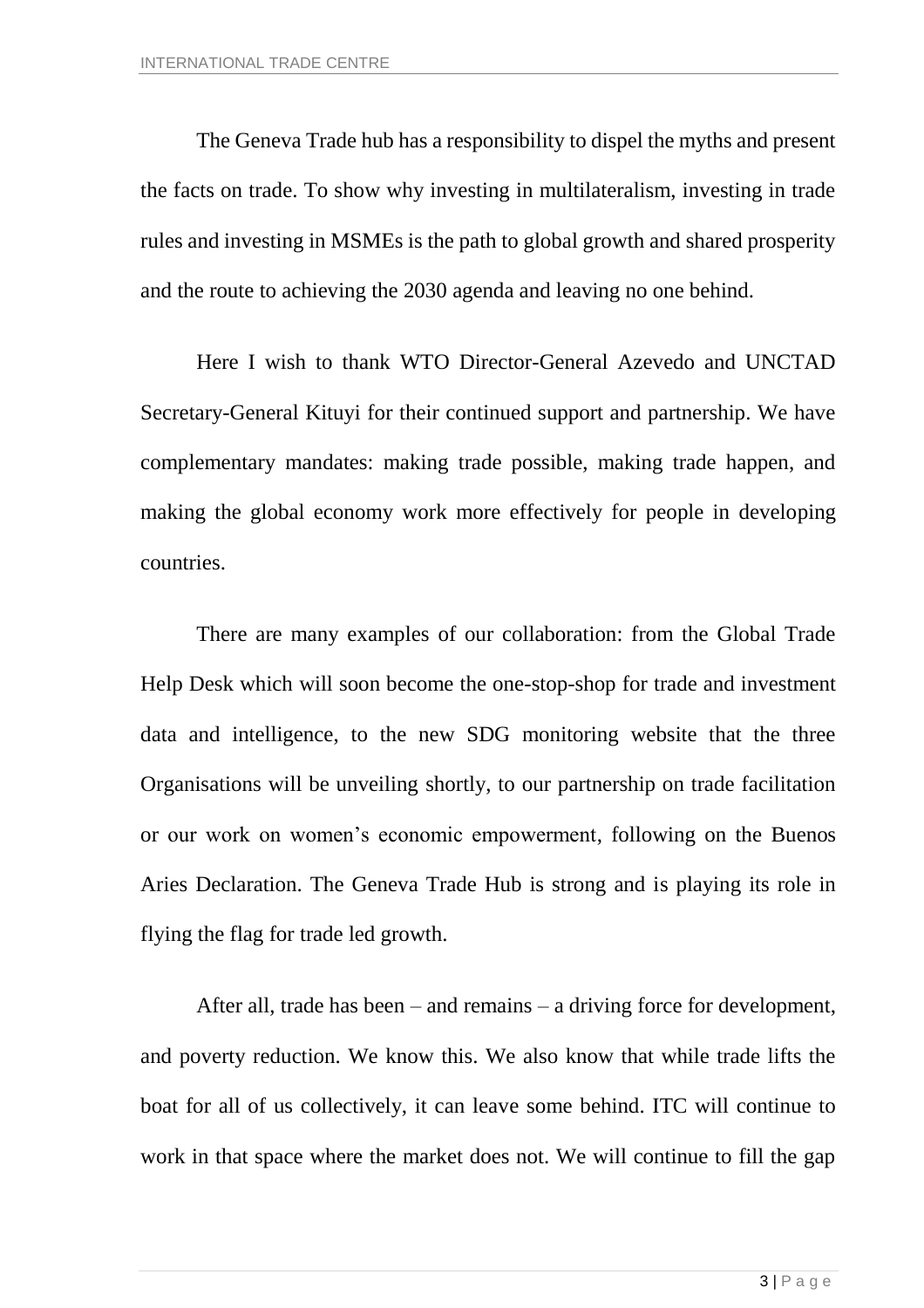where there is absence of safety nets. Our priority remains working with the base of the pyramid and equipping them to also be winners from trade.

Trade has played a key role in the 'structural transformation' process that is at the heart of economic development. This transformation is basically about shifting people and resources out of purely subsistence activities and into more value addition.

Trade makes it possible to turbocharge structural transformation. In most developing countries, internationally tradable sectors are typically much more productive than the rest of the economy. We know that MSMEs that trade employ more people, pay higher wages, have better working conditions and engender more innovation. Pulling more people and capital out of non-tradable activities and into firms dealing in tradable goods and services thus makes for a more productive economy overall. By tapping into global demand – instead of relying on smaller home markets – countries can speed up this process.

And when the MSMEs are able to connect to international value chains, the resulting gains are more broadly spread across society. This is why MSME competitiveness is at the heart of ITC's work.

Over the past fifty plus years, countries from China to Colombia, and Bangladesh to Kenya, grew much faster than they otherwise might have by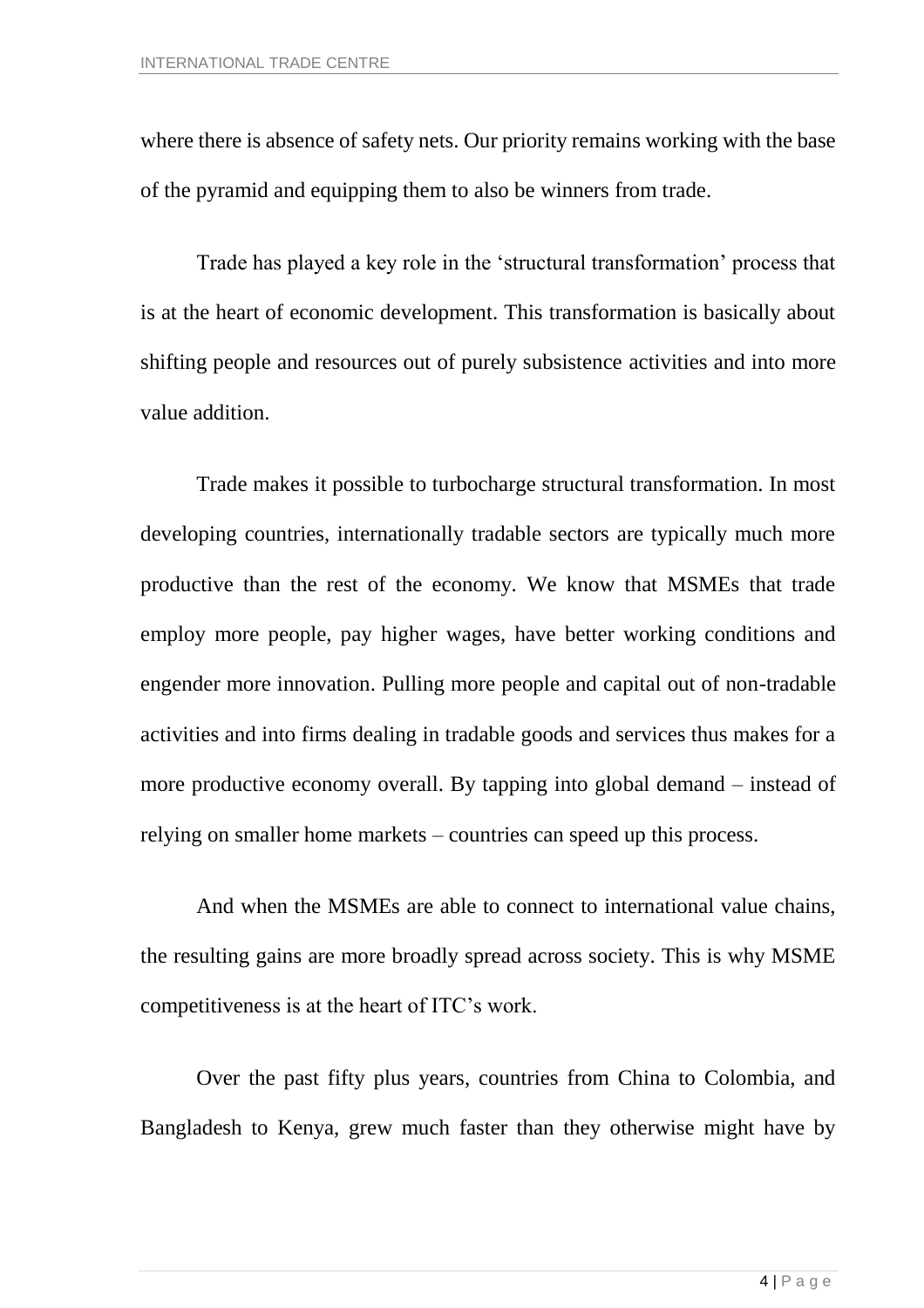hitching their wagons to the world economy. This was enabled by the predictably open global marketplace, anchored within the multilateral trading system.

Today, however, trade-led development faces two serious challenges, which are reshaping countries' potential economic futures.

First, the open global economy itself is under threat. New trade restrictions have been placed on hundreds of billions of dollars of traded merchandise, and the very notion of rules-based cooperation on trade has come under sustained pressure.

Second, technology is profoundly changing the face of structural transformation. Most of us probably still picture workers moving off farms and into labour-intensive factories, starting with textiles and clothing. But increasingly sophisticated automation means that factories don't need as many workers as they once did. Industry has less power than before to create large numbers of relatively productive jobs. And the market case for locating production in developing countries is changing.

In our view, a logical response to these realities involves a combination of four things:

One: making the case for open markets.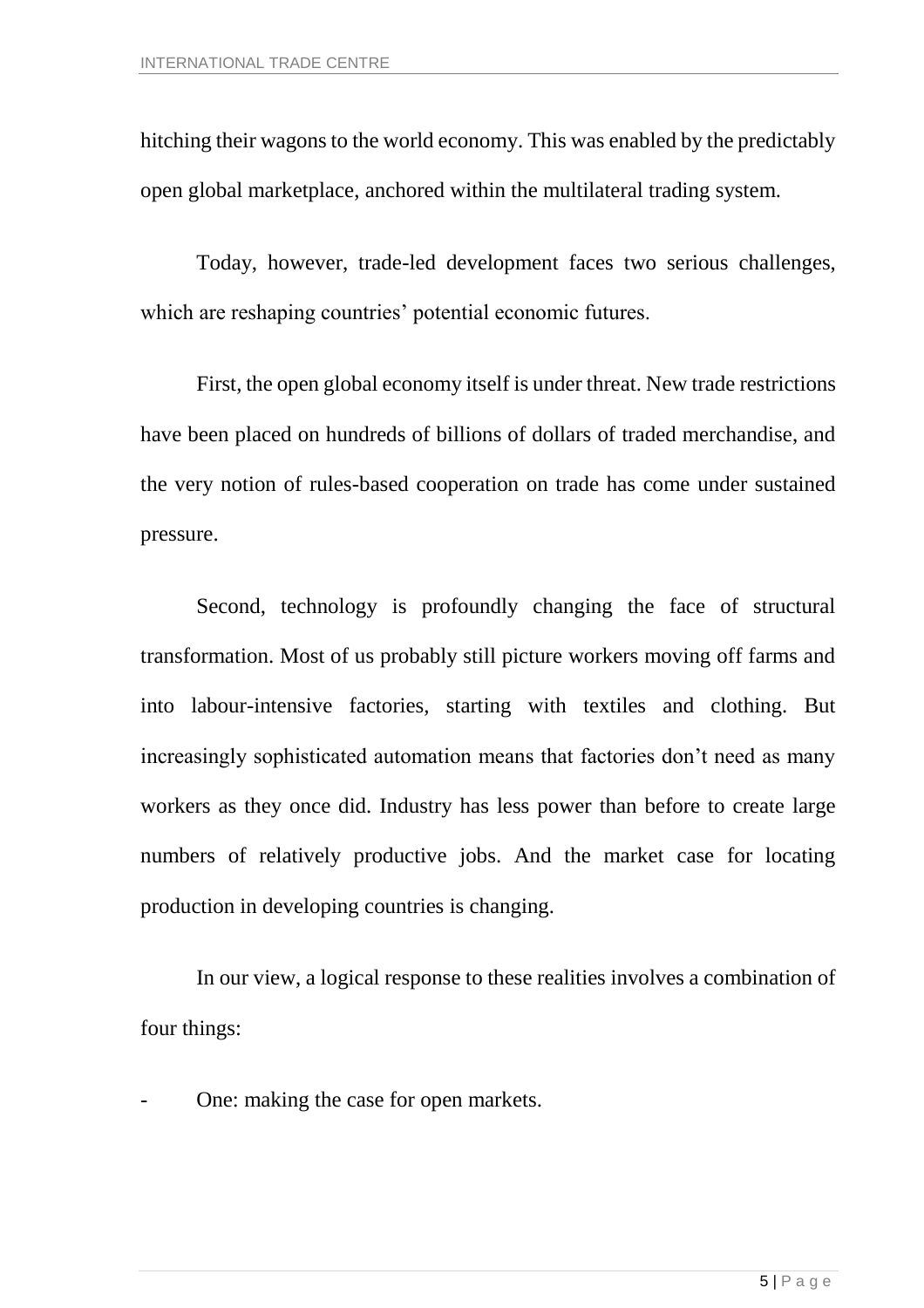Two: enabling businesses in developing countries to make the most of their market access opportunities, including the expanding South-South opportunities.

Three: instead of focusing narrowly on manufacturing, promote greater sustainable value addition across the board, in agriculture, industry, and services; and invest in the digital world such as in e-commerce

And four: make sure the gains from trade are inclusive.

This is precisely what ITC worked to do in 2018.

### **Advocacy for open markets**

In 2018, 86% of ITC's country-specific interventions were in LDCs, sub-Saharan Africa, landlocked developing countries, small island developing states, small vulnerable economies, and post-conflict states. These are the countries with the most urgent development needs. Not coincidentally, these are countries that typically have been on the margins of global trade.

Connecting businesses in these countries to markets help spur growth and poverty reduction. If the trade engine of growth is taken away, it would become harder – if not impossible – to meet the main goal of the SDGs which is eradicating extreme poverty by 2030 as well as to sustain high growth in LDCs, and reach full and productive employment.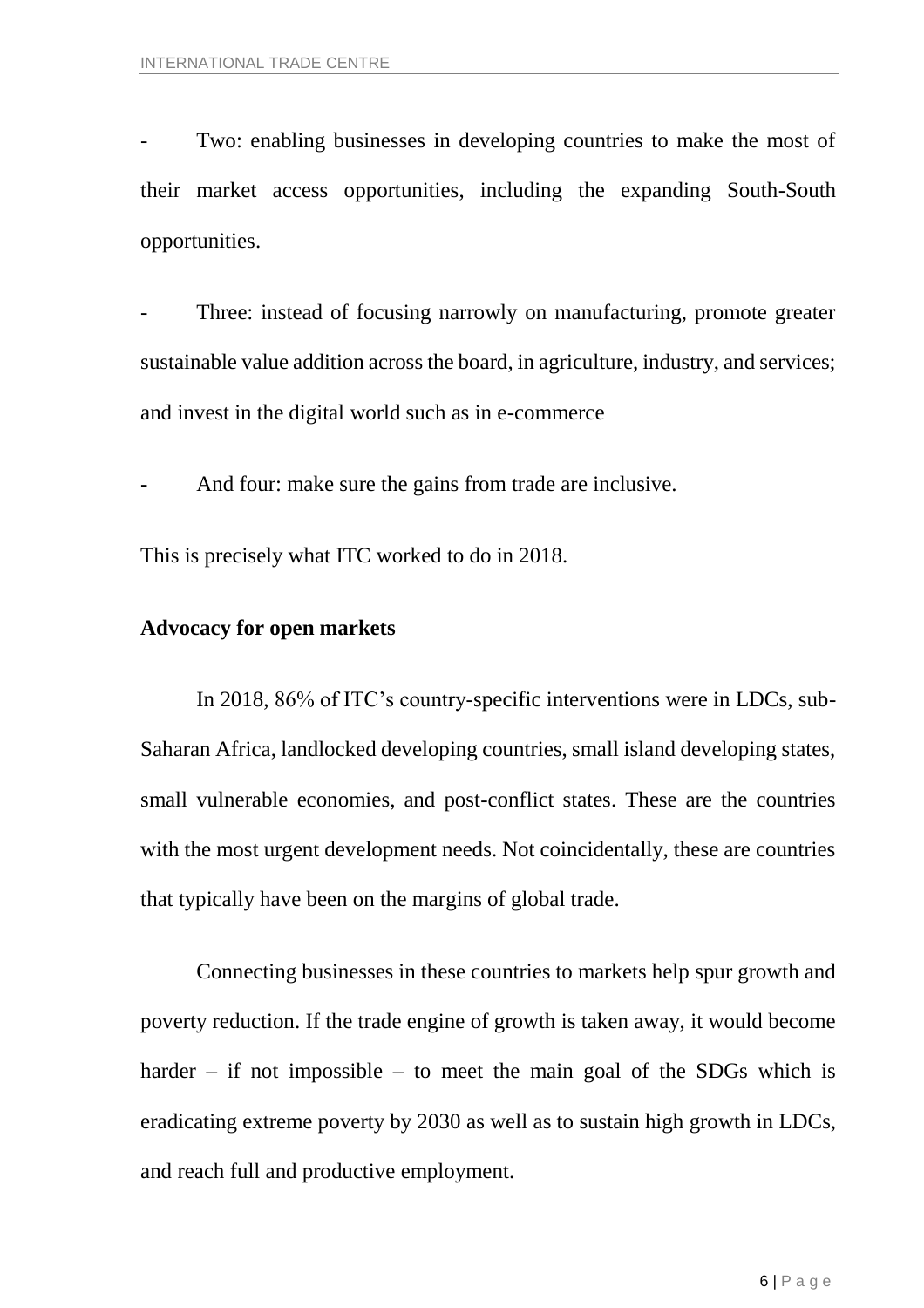This is why, in our public diplomacy, ITC continued to make the case for positive-sum international cooperation on trade. The realities of interdependence mean that the choice before countries is simply: 'win-win' or 'lose-lose.'

### **Making the most of existing market access**

Advocacy is a growing part of ITC's role. But we remain at core a pragmatic, hands-on agency: whatever market access terms countries have, we work to enable businesses to make use of them.

In 2018, we invested heavily in our market intelligence tools to help support that goal. We launched the Rules of Origin Facilitator to help businesses learn whether they could benefit from trade preferences, and find out how to obtain the necessary certification. In countries such as Egypt, Nigeria, and Kenya, we supported agencies to use our Export Potential Map to focus trade and investment promotion efforts on the sectors likeliest to generate sales and jobs.

Business-to-business ties continue to play an important role in making trade happen. At the first China International Import Expo last fall, an ITCsupported delegation of 100 MSMEs struck prospective deals worth \$116 million with Chinese importers, for goods ranging from Zambian pork to slippers from Tajikistan, Bangladeshi cosmetics, Nepalese services and Bolivian quinoa. Many of these leads have already matured into deals.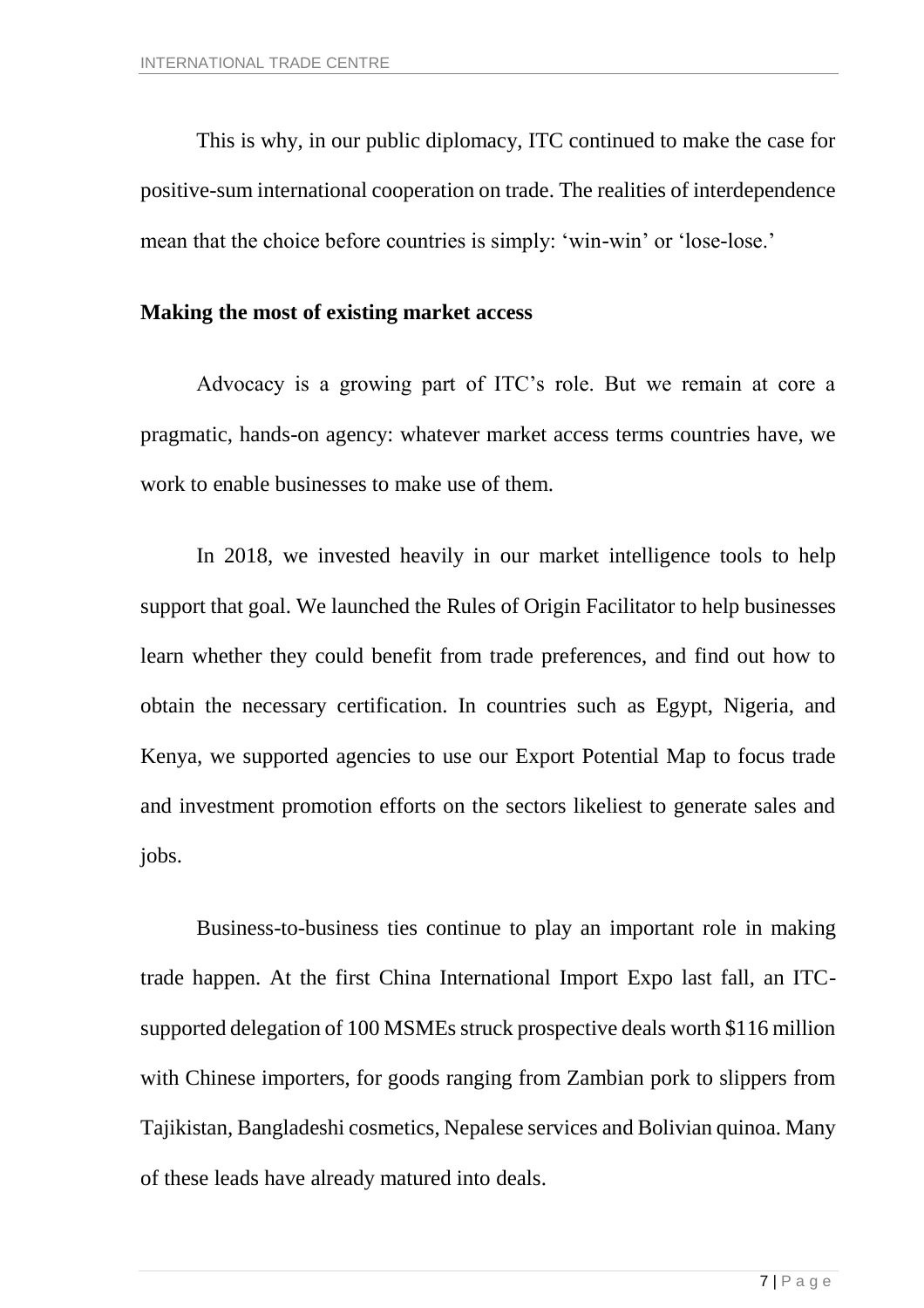For all of the headwinds facing the global economy, many governments are pushing forward with trade opening. Africa is an important part of this story, with economic integration deepening at the continent-wide and sub-regional level. ITC has pledged its support to the AfCFTA and over the weekend we will be at the African Union Summit launching the African Trade Observatory as one of our initiatives in support of African trade. We have the honour to be joined this morning by COMESA Secretary-General Chileshe Kapwepwe, as well as Mamadou Traoré, Commissioner for Industry and Private Sector at the Economic Commission of West African States.

#### **Value addition across the board**

As we have seen, manufacturing has become a less effective single engine for creating good jobs. That is why ITC is working to foster greater sustainable value-addition and value capture across the board, in agriculture, manufacturing, and services. One indicator of success is the amount of private investment our interventions have catalysed.

For instance, in 2018 in the Caribbean coconut sector we have worked with a wide range of partners – governments, research institutions, farmers groups – to reverse years of underinvestment in sustainable production and processing. This has led to \$40 million in private sector investment commitments that will enable smallholder farmers to benefit from booming global demand for coconut water, coconut oil – and even coconut-based yogurt.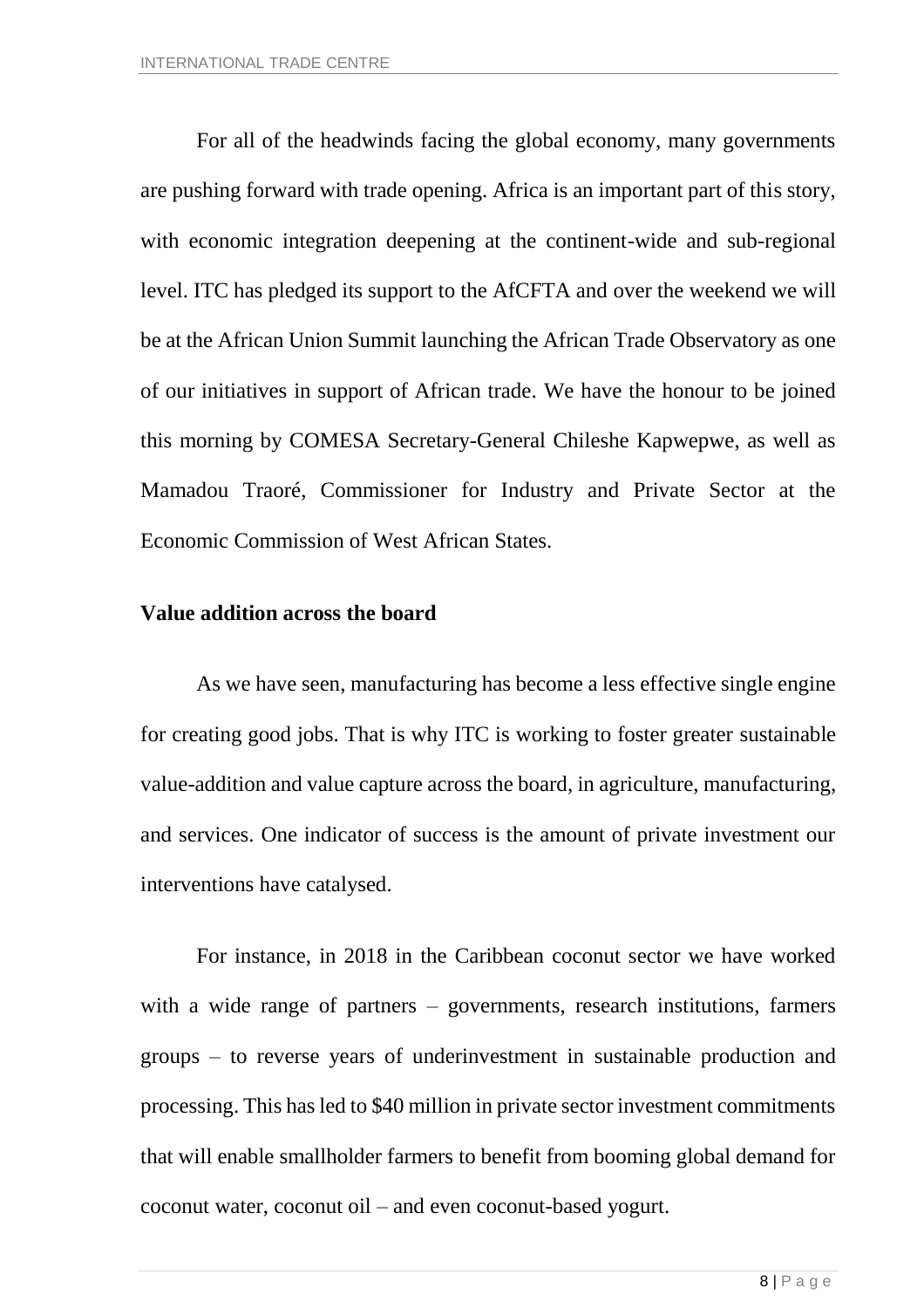In Afghanistan, we are working to connect saffron producers to lucrative markets in Canada, Europe and the United States. And we supported agroprocessors in Morocco and Kenya to adapt to climate change and adopt greener production methods.

In Ethiopia we have facilitated the investment by KPR Mill, an Indian textile company, to open its first overseas garment production facility in the Mekelle Industrial Park. The factory has already created jobs for 700 peoplemostly women- and is exporting to Europe and North America.

Manufacturing still matters, but so do value-added services. This is why in 2018 we worked to bolster the competitiveness of MSMEs in Uganda's burgeoning tech sector. Last year, thanks to connections made by ITC, a Japanese venture capital firm injected money into two Ugandan fintech startups dealing with mobile payments and inventory management services.

In this vein last year's SME Competitive Outlook focused on fostering business ecosystems for the digital economy.

We will soon have the privilege of hearing from Myanmar's Deputy Minister of Commerce, U Aung Htoo. In 2018, we have seen how compliance with health and safety standards has translated into higher incomes for oilseeds producers. And we have worked together to place Kayah and Tanintharyi states on the sustainable tourism map. I invite you all to the opening of the ITC and the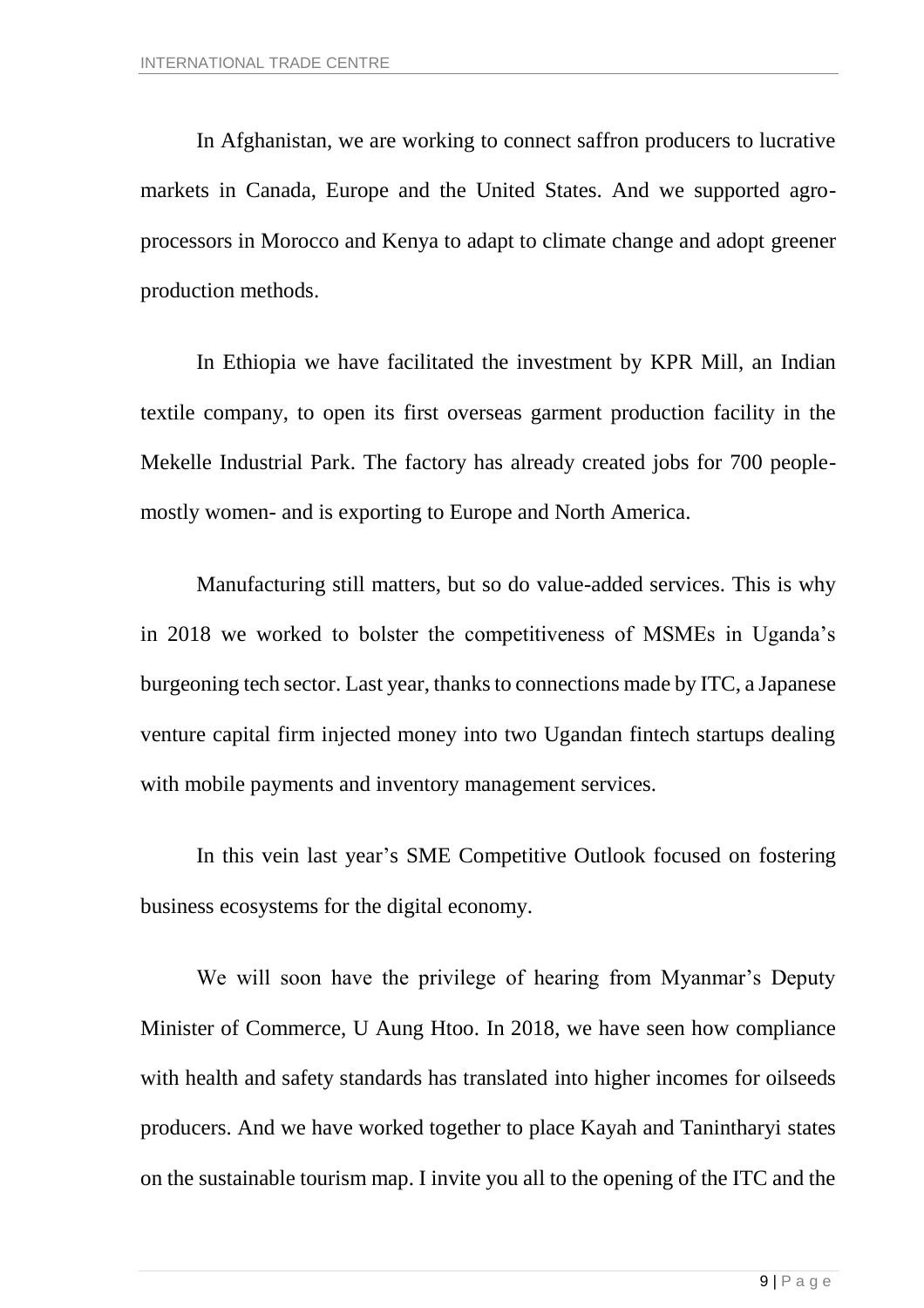Netherlands photo exhibition tomorrow at 11:00 in the CR hall where we will unveil some beautiful photos of this sustainable tourism project, amongst other areas.

#### **Ensure that gains are inclusive and sustainable**

Finally, we must ensure that the gains from trade and value addition flow to the people who need it most. And that's why, along with our focus on MSMEs, we place particular emphasis on empowering women, young people and vulnerable communities to tap into market opportunities.

Last year we launched SheTrades Invest, which is building an alliance of impact investors and development finance institutions to invest in women-led businesses in developing countries. We started SheTrades Commonwealth. In collaboration with the EIF we opened SheTrades Chapters in Zambia and the Gambia. In collaboration with the Islamic Trade Finance Corporation we set up SheTrades MENA in Dubai. And later this year at the World Export Development Forum (WEDF) to be held in Addis Ababa in partnership with Ethiopia and the African Union, we will be launching SheTrades AfCFTA. Today we are on course to meet our target of 3 million women connected to markets before the deadline of 2021.

In the Dadaab and Kakuma refugee complexes in Kenya, we have worked to enable refugees and host communities to tap into international markets for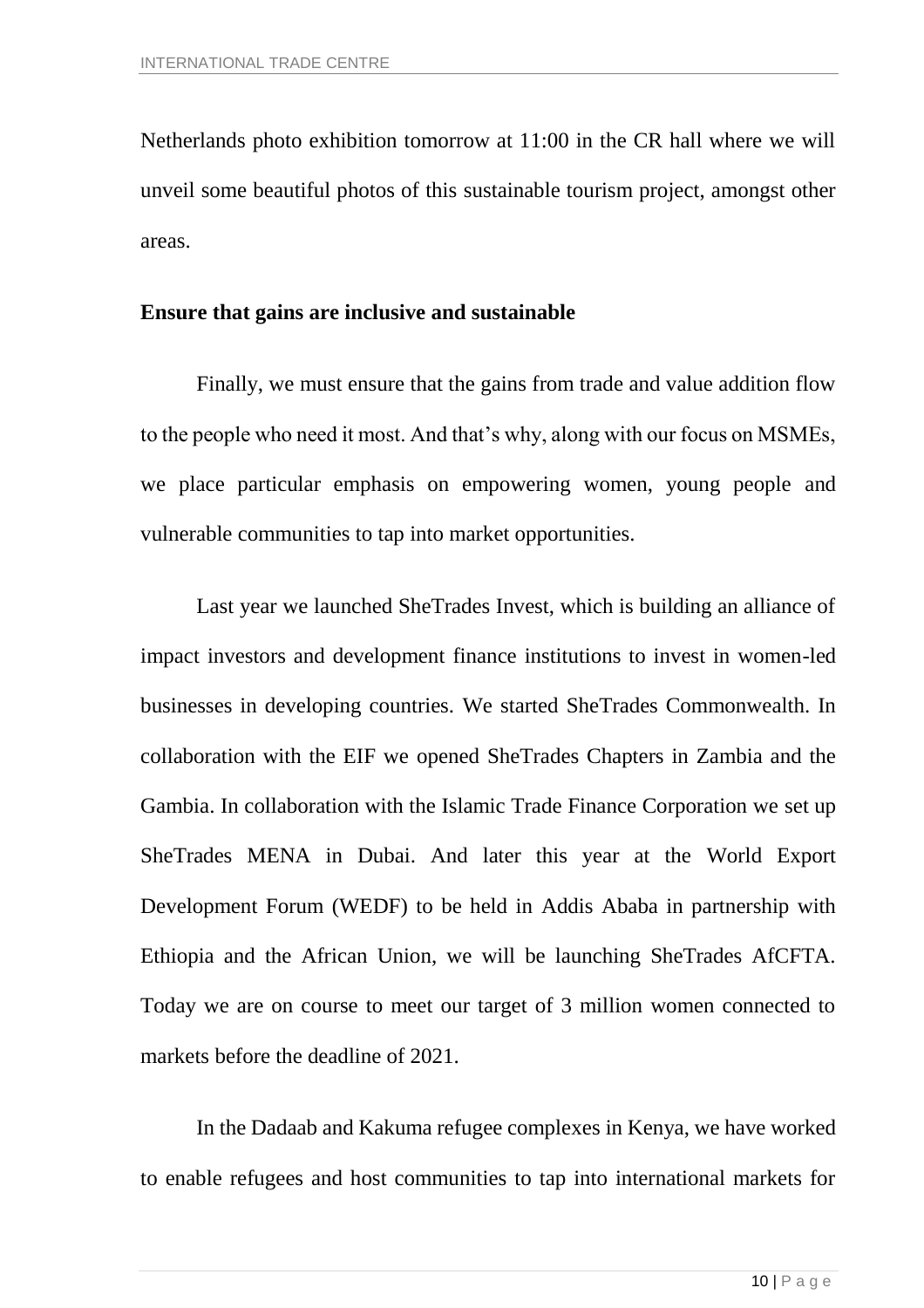home décor goods and freelance digital services. Incomes and dignity are not the only results: for refugees, it means market-tested skills to one day take home or to a resettlement country.

The same can be said of the 1200 new jobs created in Burkina Faso, Mali, Afghanistan and Haiti through the ethical fashion initiative.

In The Gambia, ITC's Youth Empowerment Project (YEP!) promoted skills-building and access to finance to create decent work opportunities for young entrepreneurs. When small businesses thrive, it shows young people that they can make it in The Gambia, and proves that there are alternatives to dangerous irregular migration.

While I like to think that football is a universal language – especially when Spain is playing well – it is a language that young people speak most fluently. This afternoon, ITC will sign an agreement with the UEFA Foundation for Children on 'Kick for trade', an initiative that seeks to translate love for sports into education, post-conflict reconciliation, and employment. We will hear from Guinean Trade Minister Boubacarr Barry and UEFA Foundation Secretary-General Urs Kluser about how we are working together to leverage trade – and football – to create opportunities for young people in Guinea and The Gambia.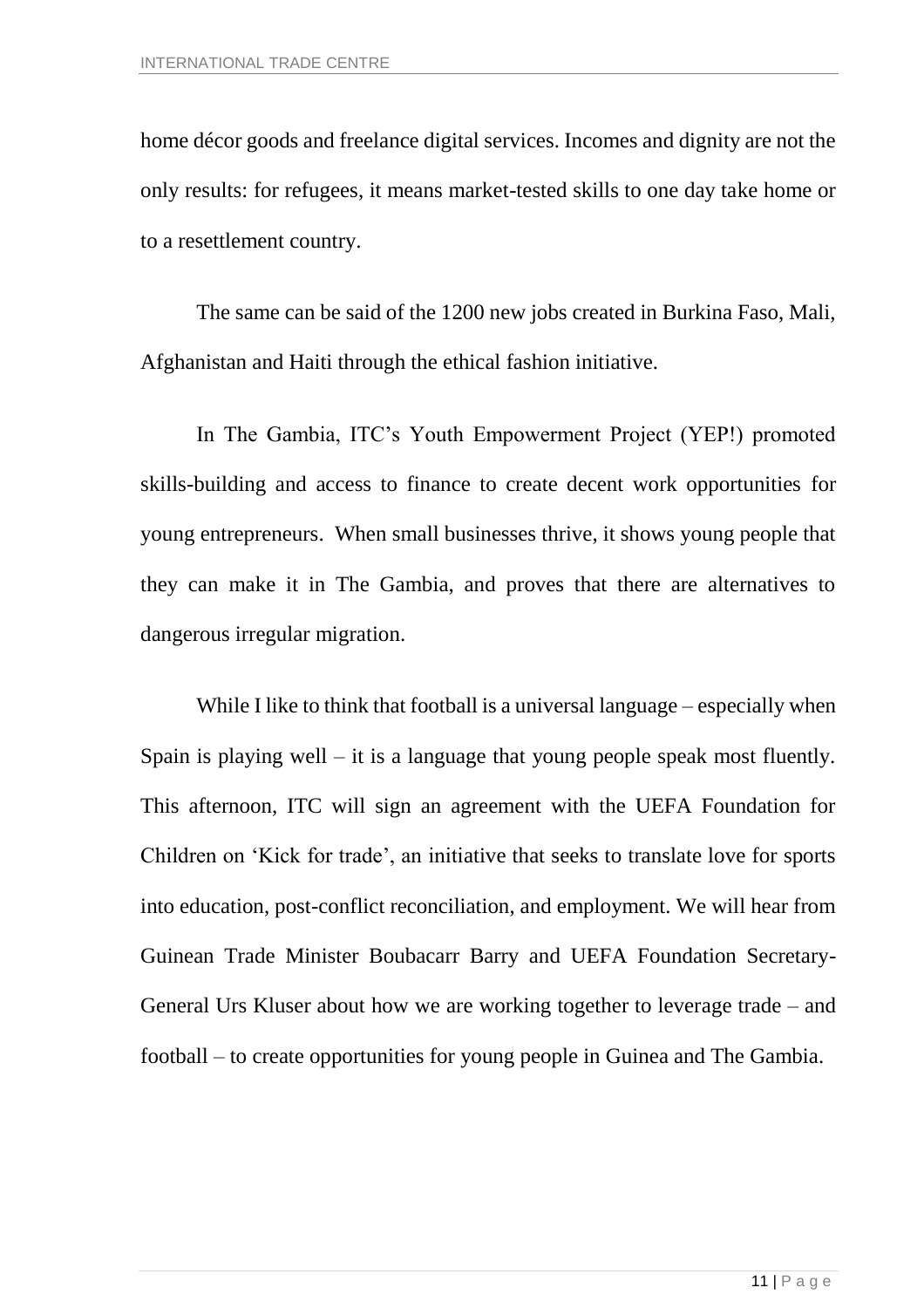These are just some of the highlights of a year where ITC has delivered more results and greater impact, the details of which are in the Annual report in front of you.

## **Strong demand for ITC services, healthy growth in extra-budgetary resources**

So far, I have focused on how ITC has sought to promote structural transformation through trade. I will devote the remainder of my remarks to more operational issues.

The two are connected, of course. Rising demand from our clients suggests that they appreciate ITC's approach to making the most of the current circumstances in the global economy. Reassuringly, funders have shown confidence in ITC's ability to meet this demand, and to scale up while continuing to provide a good return on investment.

Let me take this opportunity to recognise funders to ITC in 2018: Belgium, Canada, China, Denmark, the European Union, Finland, Germany, Iceland, India, Ireland, Japan, Korea, The Netherlands, Norway, Qatar, Sweden, Switzerland, the United Kingdom and the United States. Without your generosity and commitment to ITC, our work would simply not be possible. This is in addition to other multilateral and regional funders such as the EIF or the Islamic Development Bank.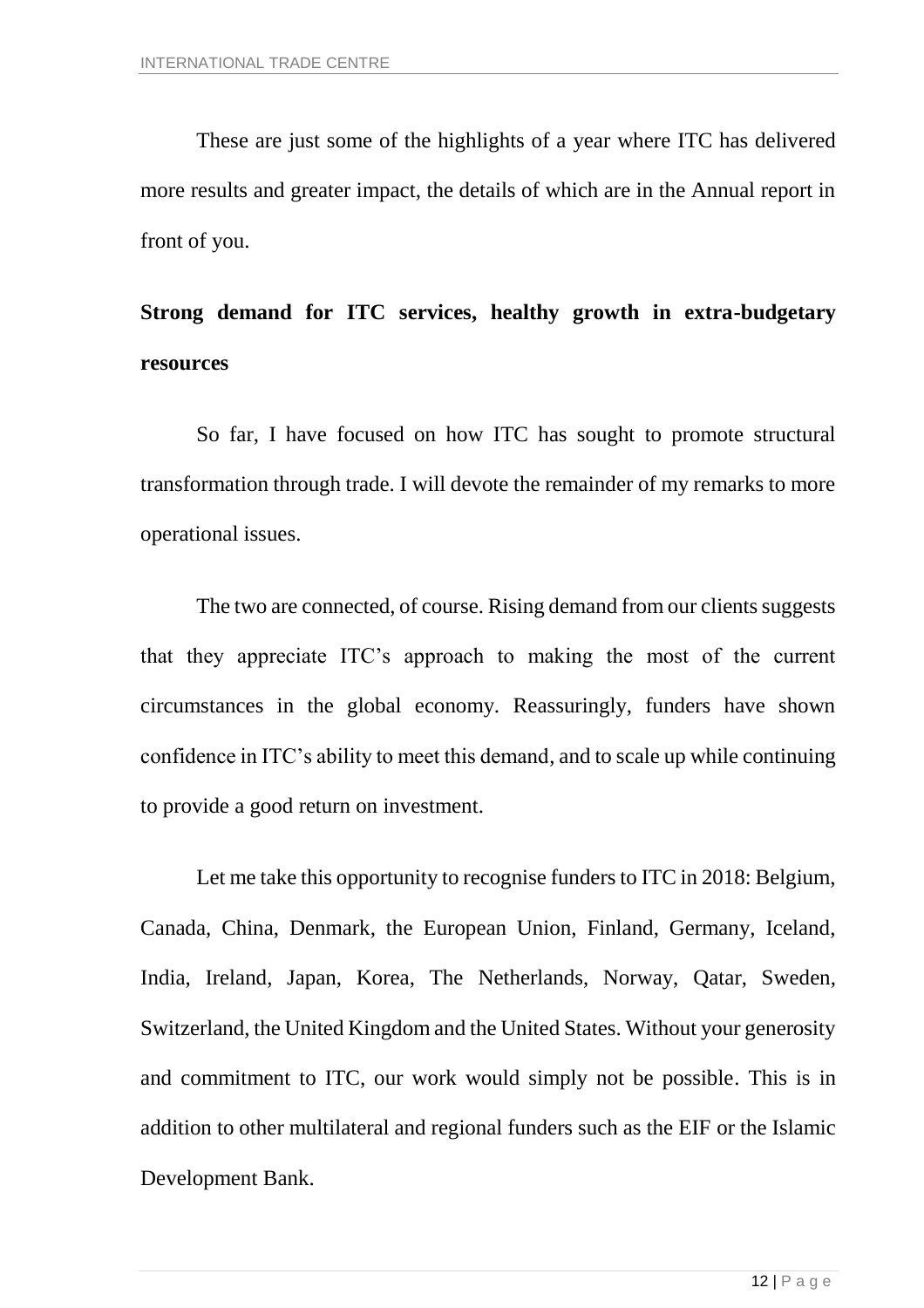In 2018, ITC delivered a record \$100 million of expenditures on technical assistance. Extra-budgetary spending, at \$64 million, was 38% more than the year before, and 15% above the previous high-water mark.

We estimate that we converted these expenditures into \$1.1 billion in export and investment value – roughly \$17 in international export and investment transactions for each dollar you entrusted us with.

Our finances are strong and growing, a signal of your collective trust in ITC. Despite a constrained financial environment for international development cooperation, in 2018 we signed \$165 million worth of grant agreements. Importantly, grants were larger, longer-term, and from a more varied pool of sources than ever before.

- The average size of ITC's grant agreements had an average size of nearly \$2 million, compared to half a million on average in 2015.
- A tenth of these funds came from non-traditional funders such as private sector, other multilateral agencies and facilities, regional economic commissions, foundations, and research institutions. We are leveraging them all.

The private sector is becoming a more prominent partner. In 2018 we partnered with a division of Swiss retailer Coop to foster greater investment in the cocoa and yam sectors in Ghana. We partnered with UPS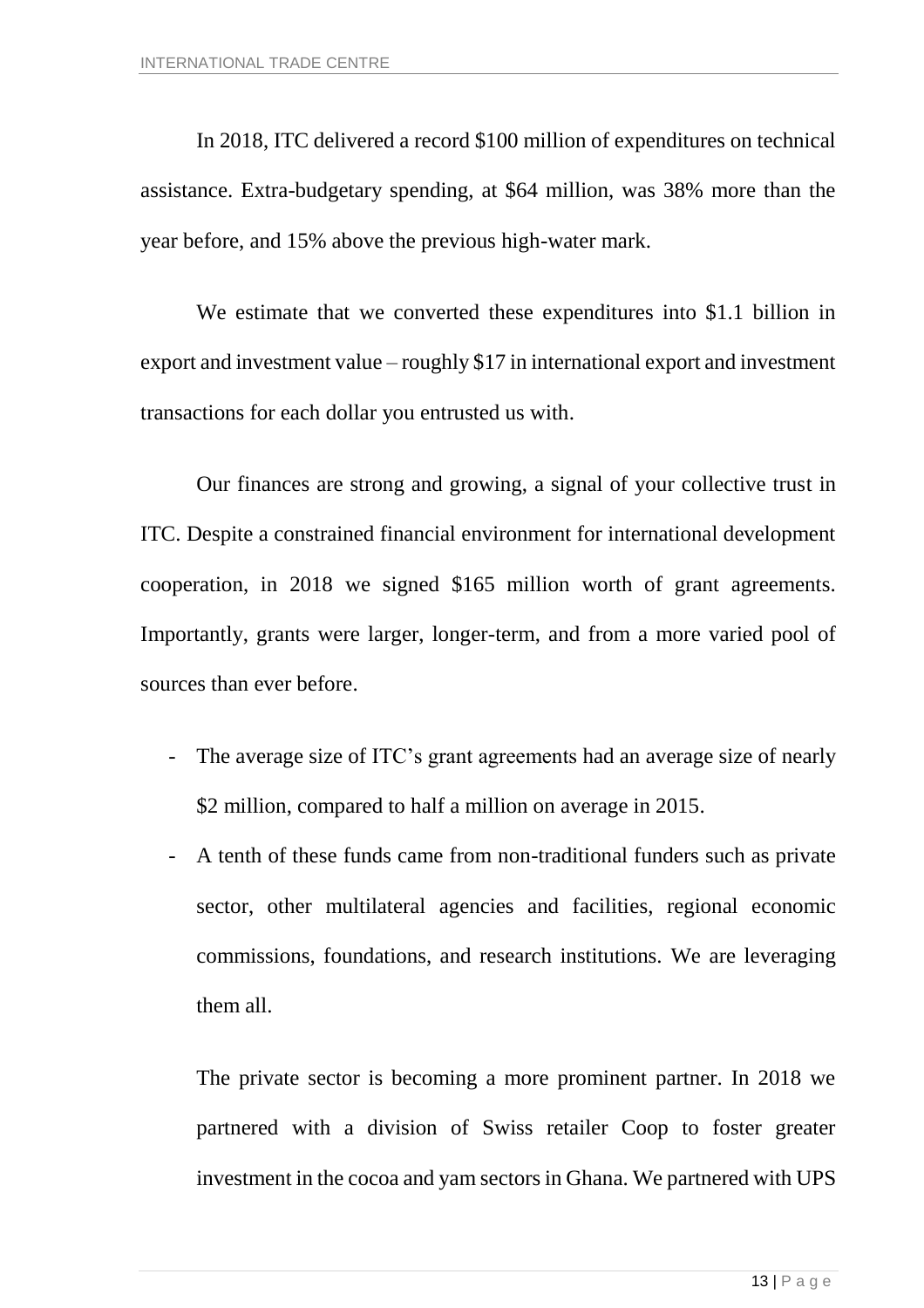and with its Foundation as well as Maersk on women in trade. With DHL on e-commerce in Rwanda. With Huawei Technologies and E-Bay and the list goes on.

Looking ahead, ITC has secured \$232 million in funding for project implementation for 2019 and beyond.

In terms of un-earmarked resources that afford ITC greater latitude to tackle new challenges and innovate new approaches, we have broadened the base with two new contributors. 85% of such funding now comes through multi-year grant agreements, affording ITC an additional measure of flexibility in resource allocation.

Regular budget resources remained stable on a no-growth budget trajectory from \$37 million in 2018. We were able last year to resolve the downward pressure on such funding that used to result from the interaction between our two parent organisations' different budgetary procedures. I thank you for working with your New York Missions to make the case for continuing investment and support in ITC.

ITC remains committed to ensuring that we provide value for money – taxpayers' money- and that we do it through new and innovative means. The Annual Report contains an expanded section showcasing the work of our Innovation Lab in this area.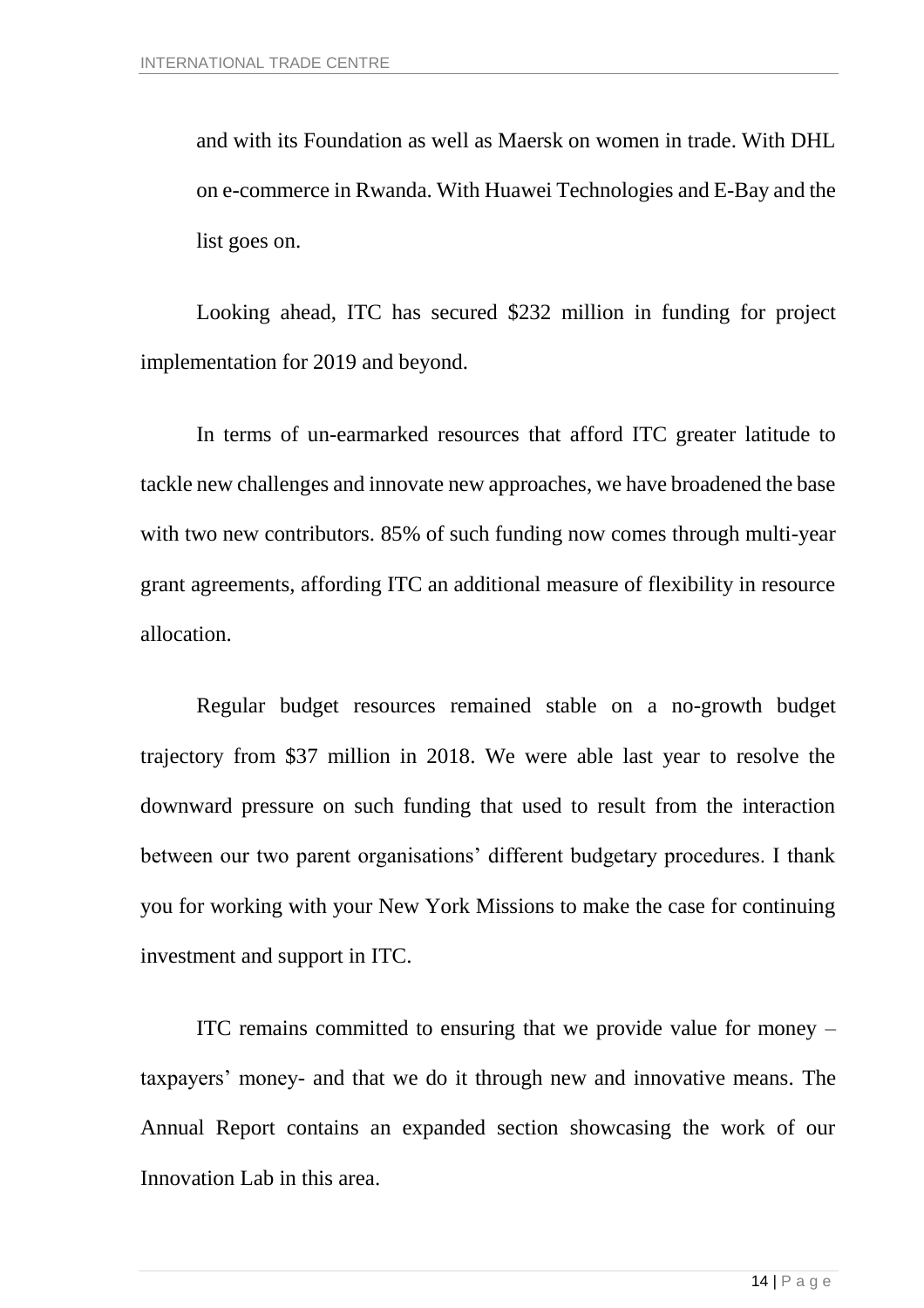We also take a rigorous look at what we are doing well, and what we can improve, and how. Later today you will hear from the head of our Internal Evaluation Unit, who will describe his team's work to upgrade the quality of ITC evaluations, and spread the lessons we take away from projects across the house.

Organisations that call for sustainable development must also walk the talk at home. In 2018, ITC became carbon neutral. We aligned to the UN Secretary General Reform. We also continued to move towards gender equity at all professional levels – up to 44% from 41% the year before. We increased the presence of staff from developing countries and we expanded our presence in developing countries with local recruits. I wish to recognize our fifty plus project coordinators on the ground who are visiting the headquarters this week to ensure we build a one-ITC.

A few years ago, I told you ITC's motto would be 'do more and do it better'. Last year, I said we had built stronger relationships with all of you partners and funders - which had enabled us to 'accelerate forward'. Our challenge now is to "scale up for structural transformation", while nimbly adjusting to changes in technology and the trading environment.

In closing, let me thank you for once more for the confidence you place in ITC, and request your support and partnership in the future.